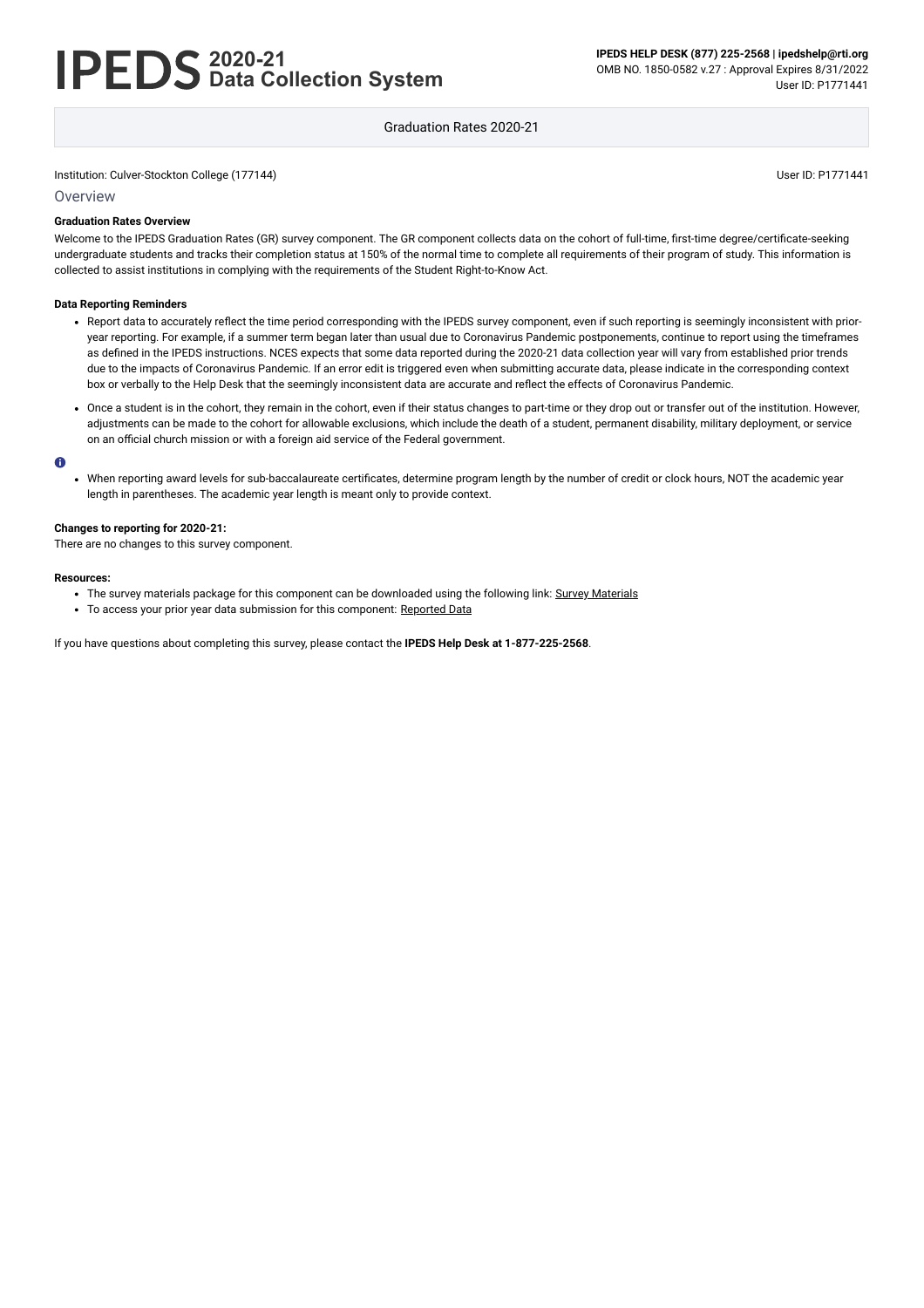### Institution: Culver-Stockton College (177144) User ID: P1771441

# Section I - Establishing cohorts

#### **Establishing cohorts**

Based on your institution's response to the predominant calendar system question (B3) on the Institutional Characteristics Header survey component from the IPEDS Fall 2020 data collection,

your institution must report graduation rates data using a : Fall Cohort Company of Transmission of Transmission

A [fall cohort](javascript:openglossary(219)) is used by institutions with standard academic terms (semester, trimester, quarter, 4-1-4). A [full-year cohort](javascript:openglossary(261)) is used by institutions offering primarily occupational/vocational programs and operating on a continuous basis.

NOTE: Reporting using the new race/ethnicity categories is now mandatory. On this screen you will need to revise your preloaded 2014 cohort of [full-time,](javascript:openglossary(259)) [first-time](javascript:openglossary(241)) [degree/certificate-seeking](javascript:openglossary(171)) [undergraduate](javascript:openglossary(677)) students to the new race/ethnicity categories (if applicable). For information and assistance with this, please visit the [IPEDS Race/Ethnicity](https://nces.ed.gov/ipeds/report-your-data/resource-center-race-ethnicity) Information Center.

#### Reporting Reminder:

- Report Hispanic/Latino individuals of any race as Hispanic/Latino
- Report race for non-Hispanic/Latino individuals only

#### **Men**

| Screen 1 of 2                             | Cohort year 2014 |                |  |
|-------------------------------------------|------------------|----------------|--|
|                                           | Initial cohort   | Revised cohort |  |
|                                           |                  | (Column 01)    |  |
| Nonresident alien                         | 31               | $30\,$         |  |
| Hispanic/Latino                           | 11               | 11             |  |
| American Indian or Alaska Native          | $\mathbf 0$      | 0              |  |
| Asian                                     | $\pmb{0}$        | 0              |  |
| <b>Black or African American</b>          | 23               | 23             |  |
| Native Hawaiian or Other Pacific Islander | -1               | $\mathbf 0$    |  |
| <b>White</b>                              | 88               | 91             |  |
| Two or more races                         | 3                | $\mathbf{2}$   |  |
| Race and ethnicity unknown                | $\mathbf 0$      | 0              |  |
| <b>Total men</b>                          | 157              | 157            |  |

| Screen 1 of 2                             | Cohort year 2014 |                |  |
|-------------------------------------------|------------------|----------------|--|
|                                           | Initial cohort   | Revised cohort |  |
|                                           |                  | (Column 01)    |  |
| Nonresident alien                         | $\pmb{0}$        | 0              |  |
| Hispanic/Latino                           | 5                | $\mathbf{3}$   |  |
| American Indian or Alaska Native          | 0                | $\pmb{0}$      |  |
| Asian                                     | 1                | $\pmb{0}$      |  |
| <b>Black or African American</b>          | 16               | 17             |  |
| Native Hawaiian or Other Pacific Islander | 0                | 0              |  |
| White                                     | 110              | 111            |  |
| Two or more races                         | 1                | $\mathbf{2}$   |  |
| Race and ethnicity unknown                | 0                |                |  |
| <b>Total women</b>                        | 133              | 133            |  |

| Total men + women | 290<br>$\sim$ | 290 |
|-------------------|---------------|-----|
|-------------------|---------------|-----|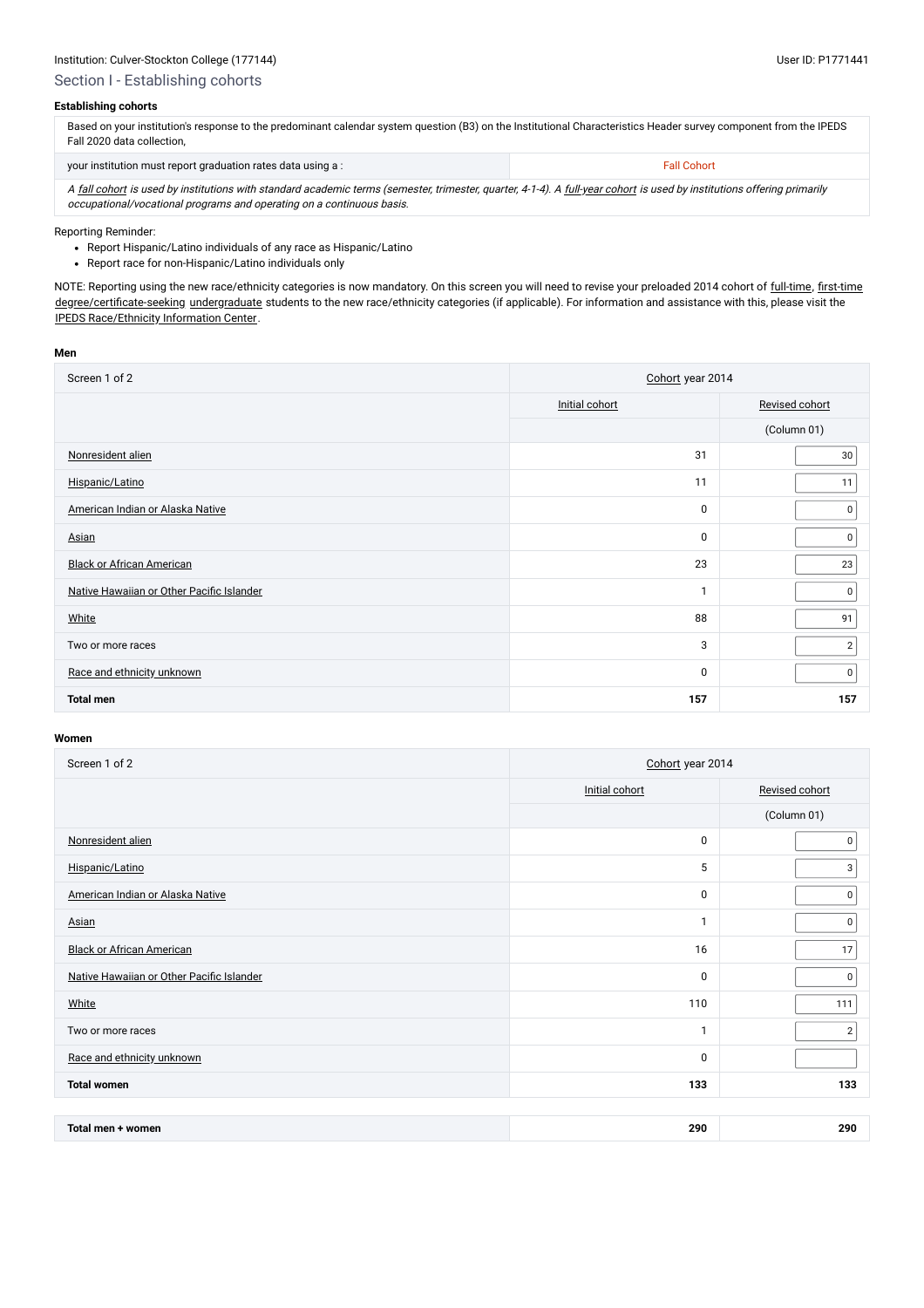# Institution: Culver-Stockton College (177144) Collection: Culver-Stockton College (1771441

# Section I - Establishing cohorts

- Incoming students seeking a [bachelor's](javascript:openglossary(77)) degree should be reported in Column 02. Column 03 will then be generated for you. Column 03 is meant to include any [full-time](javascript:openglossary(259)), [first-time](javascript:openglossary(241)) entering students who were seeking a degree or certificate other than a bachelor's degree, such as an [associate's](javascript:openglossary(55)) degree or undergraduate certificate.
- If you have no changes to the preloaded data on this screen, click the "Save and Next" button to generate additional screens for reporting completers and transfers/exclusions.

- Report Hispanic/Latino individuals of any race as Hispanic/Latino
- Report race for non-Hispanic/Latino individuals only

#### **Establishing cohorts**

#### **Men**

| Screen 2 of 2                             | Cohort year 2014 |                                                      |                                                                                                                   |  |  |
|-------------------------------------------|------------------|------------------------------------------------------|-------------------------------------------------------------------------------------------------------------------|--|--|
|                                           | Cohort           | Bachelor's or equivalent<br>degree-seeking subcohort | Other degree/certificate-seeking<br>subcohort<br>(Cohort minus Bachelor's or equivalent degree-seeking subcohort) |  |  |
|                                           | (Column 01)      | (Column 02)                                          | (Column 03)                                                                                                       |  |  |
| Nonresident alien                         | 30               | 30                                                   | $\mathbf 0$                                                                                                       |  |  |
| Hispanic/Latino                           | 11               | 11                                                   | $\mathbf 0$                                                                                                       |  |  |
| American Indian or Alaska Native          | 0                | 0                                                    | $\mathbf 0$                                                                                                       |  |  |
| <b>Asian</b>                              | 0                | $\mathbf 0$                                          | $\mathbf 0$                                                                                                       |  |  |
| <b>Black or African American</b>          | 23               | 23                                                   | $\mathbf 0$                                                                                                       |  |  |
| Native Hawaiian or Other Pacific Islander | $\mathbf 0$      | $\mathbf 0$                                          | $\mathbf 0$                                                                                                       |  |  |
| <b>White</b>                              | 91               | 91                                                   | $\mathbf 0$                                                                                                       |  |  |
| Two or more races                         | $\overline{2}$   | $\overline{c}$                                       | $\mathbf 0$                                                                                                       |  |  |
| Race and ethnicity unknown                | 0                | $\mathbf 0$                                          | $\mathbf 0$                                                                                                       |  |  |
| <b>Total men</b>                          | 157              | 157                                                  | 0                                                                                                                 |  |  |

| Screen 2 of 2                             | Cohort year 2014 |                                                      |                                                                                                                   |  |  |
|-------------------------------------------|------------------|------------------------------------------------------|-------------------------------------------------------------------------------------------------------------------|--|--|
|                                           | Cohort           | Bachelor's or equivalent<br>degree-seeking subcohort | Other degree/certificate-seeking<br>subcohort<br>(Cohort minus Bachelor's or equivalent degree-seeking subcohort) |  |  |
|                                           | (Column 01)      | (Column 02)                                          | (Column 03)                                                                                                       |  |  |
| Nonresident alien                         | $\mathbf 0$      | 0                                                    | 0                                                                                                                 |  |  |
| Hispanic/Latino                           | 3                | 3                                                    | 0                                                                                                                 |  |  |
| American Indian or Alaska Native          | $\mathbf 0$      | 0                                                    | 0                                                                                                                 |  |  |
| <b>Asian</b>                              | $\mathbf 0$      | $\mathbf 0$                                          | 0                                                                                                                 |  |  |
| <b>Black or African American</b>          | 17               | 17                                                   | 0                                                                                                                 |  |  |
| Native Hawaiian or Other Pacific Islander | $\mathbf 0$      | 0                                                    | 0                                                                                                                 |  |  |
| <b>White</b>                              | 111              | 111                                                  | 0                                                                                                                 |  |  |
| Two or more races                         | $\overline{2}$   | $\mathbf{2}$                                         | 0                                                                                                                 |  |  |
| Race and ethnicity unknown                |                  |                                                      | 0                                                                                                                 |  |  |
| <b>Total women</b>                        | 133              | 133                                                  | 0                                                                                                                 |  |  |

| women<br>iotal<br>. men | 290<br>-- | 290 |  |
|-------------------------|-----------|-----|--|
|-------------------------|-----------|-----|--|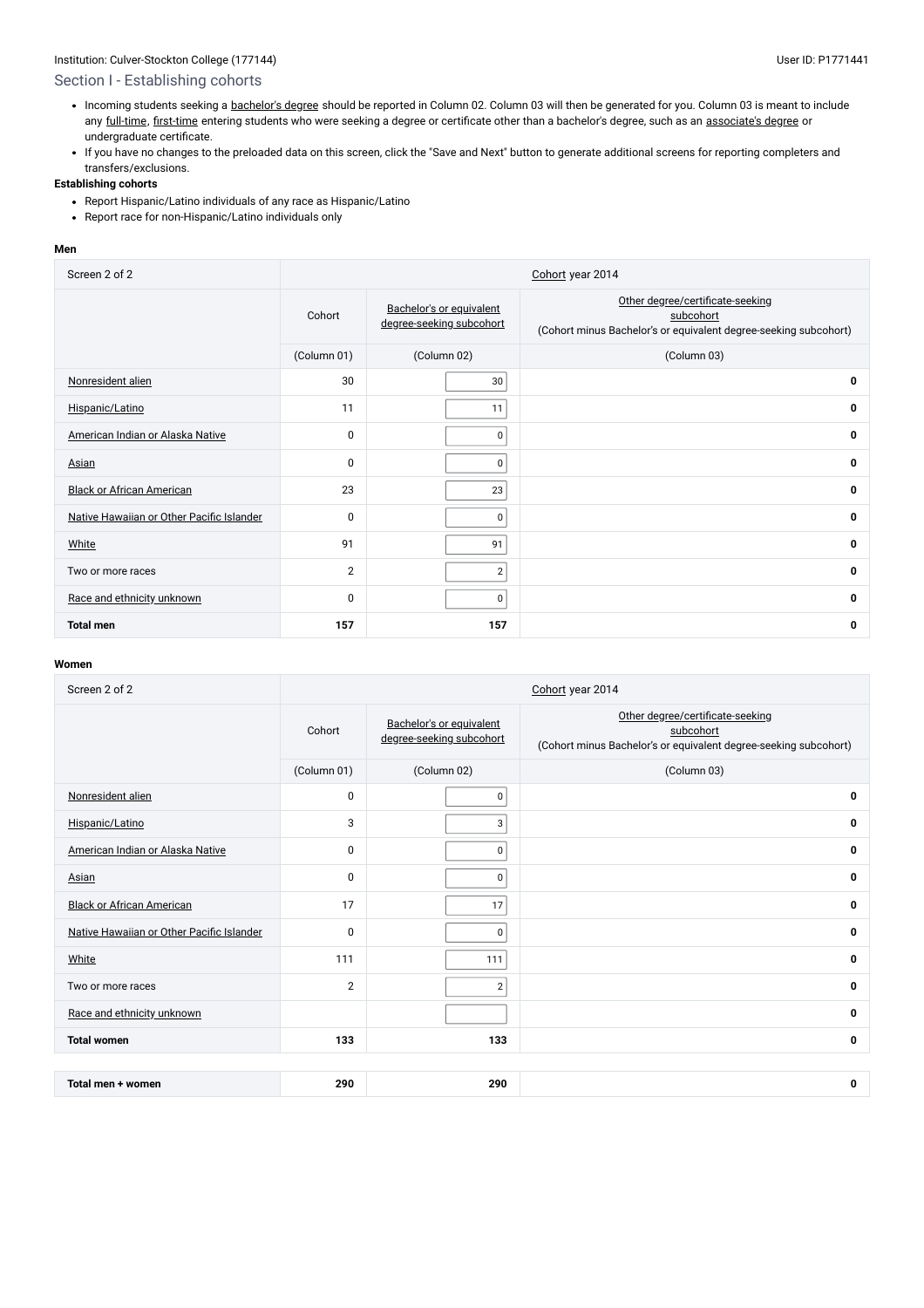#### Institution: Culver-Stockton College (177144) User ID: P1771441

# Section II - Bachelor's or equivalent degree-seeking subcohort - Completers within 150%

- In the columns below, report the status of the bachelor's [degree-seeking](javascript:openglossary(79)) subcohort of students listed in Column 10.
- Of the students in Column 10, those who attained a degree or certificate OTHER THAN A BACHELOR'S DEGREE within 150% of the normal time to complete the program as of August 31, 2020 should be reported in either Column 11 or 12, depending on the length of the program completed.
- Of the students in Column 10, those who attained a [bachelor's](javascript:openglossary(77)) degree or equivalent within 150% of normal time should be reported in Column 18.

- Report Hispanic/Latino individuals of any race as Hispanic/Latino
- Report race for non-Hispanic/Latino individuals only

### **Subcohort of [full-time](javascript:openglossary(259)), [first-time](javascript:openglossary(241)) students seeking a bachelor's or equivalent degree**

#### **Men**

| Screen 1 of 4                                          | Cohort year 2014                        |                                                                                   |                                                                                                  |                                                      |                              |  |  |
|--------------------------------------------------------|-----------------------------------------|-----------------------------------------------------------------------------------|--------------------------------------------------------------------------------------------------|------------------------------------------------------|------------------------------|--|--|
|                                                        | Bachelor's or                           |                                                                                   | Subcohort students who completed their program within 150% of normal time to completion          |                                                      | Total                        |  |  |
|                                                        | equivalent degree-<br>seeking subcohort | <b>O</b> Completers of programs of<br>less than 2 academic yrs (or<br>equivalent) | <b>O</b> Completers of programs of at<br>least 2 but less than 4 academic yrs<br>(or equivalent) | Completers of<br>bachelor's or<br>equivalent degrees | completers<br>within<br>150% |  |  |
|                                                        | (Column 10)                             | (Column 11)                                                                       | (Column 12)                                                                                      | (Column 18)                                          | (Column<br>29)               |  |  |
| Nonresident<br>alien                                   | 30                                      |                                                                                   |                                                                                                  | 12                                                   | 12                           |  |  |
| Hispanic/Latino                                        | 11                                      |                                                                                   |                                                                                                  | $5\phantom{.0}$                                      | $5\phantom{1}$               |  |  |
| American Indian<br>or Alaska Native                    | $\pmb{0}$                               |                                                                                   |                                                                                                  | $\pmb{0}$                                            | $\pmb{0}$                    |  |  |
| <b>Asian</b>                                           | 0                                       |                                                                                   |                                                                                                  | $\mathbf 0$                                          | $\mathbf 0$                  |  |  |
| <b>Black or African</b><br>American                    | 23                                      |                                                                                   |                                                                                                  | $5\phantom{.0}$                                      | 5                            |  |  |
| <b>Native Hawaiian</b><br>or Other Pacific<br>Islander | 0                                       |                                                                                   |                                                                                                  | $\pmb{0}$                                            | 0                            |  |  |
| White                                                  | 91                                      |                                                                                   |                                                                                                  | 44                                                   | 44                           |  |  |
| Two or more<br>races                                   | $\overline{2}$                          |                                                                                   |                                                                                                  | $\mathbf 0$                                          | $\mathbf 0$                  |  |  |
| Race and<br>ethnicity<br>unknown                       | 0                                       |                                                                                   |                                                                                                  | $\pmb{0}$                                            | 0                            |  |  |
| <b>Total men</b>                                       | 157                                     | 0                                                                                 | $\mathbf 0$                                                                                      | 66                                                   | 66                           |  |  |

| Screen 1 of 4                                                 | Cohort year 2014                        |                                                                                   |                                                                                                  |                                                                                         |                              |  |  |
|---------------------------------------------------------------|-----------------------------------------|-----------------------------------------------------------------------------------|--------------------------------------------------------------------------------------------------|-----------------------------------------------------------------------------------------|------------------------------|--|--|
|                                                               | Bachelor's or                           |                                                                                   |                                                                                                  | Subcohort students who completed their program within 150% of normal time to completion |                              |  |  |
|                                                               | equivalent degree-<br>seeking subcohort | <b>O</b> Completers of programs of<br>less than 2 academic yrs (or<br>equivalent) | <b>t</b> Completers of programs of at<br>least 2 but less than 4 academic yrs<br>(or equivalent) | Completers of<br>bachelor's or<br>equivalent degrees                                    | completers<br>within<br>150% |  |  |
|                                                               | (Column 10)                             | (Column 11)                                                                       | (Column 12)                                                                                      | (Column 18)                                                                             | (Column<br>29)               |  |  |
| Nonresident<br>alien                                          | 0                                       |                                                                                   |                                                                                                  | $\pmb{0}$                                                                               | 0                            |  |  |
| Hispanic/Latino                                               | 3                                       |                                                                                   |                                                                                                  | 1                                                                                       | 1                            |  |  |
| American Indian<br>or Alaska Native                           | 0                                       |                                                                                   |                                                                                                  | 0                                                                                       | 0                            |  |  |
| Asian                                                         | 0                                       |                                                                                   |                                                                                                  | $\mathbf 0$                                                                             | $\mathbf 0$                  |  |  |
| <b>Black or African</b><br>American                           | 17                                      |                                                                                   |                                                                                                  | 6                                                                                       | 6                            |  |  |
| <b>Native Hawaiian</b><br>or Other Pacific<br><b>Islander</b> | 0                                       |                                                                                   |                                                                                                  | 0                                                                                       | 0                            |  |  |
| White                                                         | 111                                     |                                                                                   |                                                                                                  | 58                                                                                      | 58                           |  |  |
| Two or more<br>races                                          | $\overline{2}$                          |                                                                                   |                                                                                                  | $\mathbf{1}$                                                                            |                              |  |  |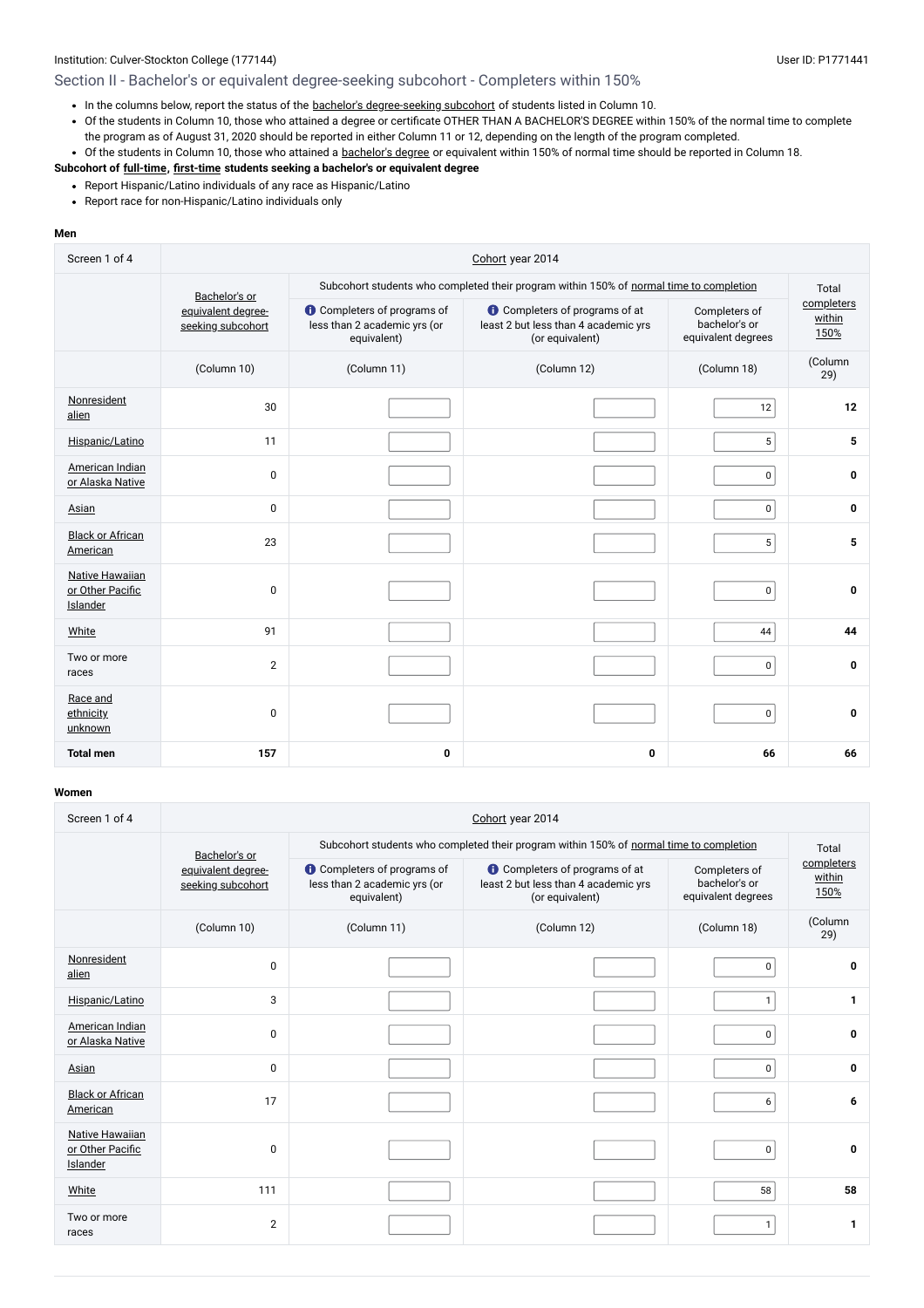| Race and<br>ethnicity<br>unknown |     |   |   |     | 0   |
|----------------------------------|-----|---|---|-----|-----|
| <b>Total women</b>               | 133 | 0 | 0 | 66  | 66  |
|                                  |     |   |   |     |     |
| Total men +<br>women             | 290 | 0 | 0 | 132 | 132 |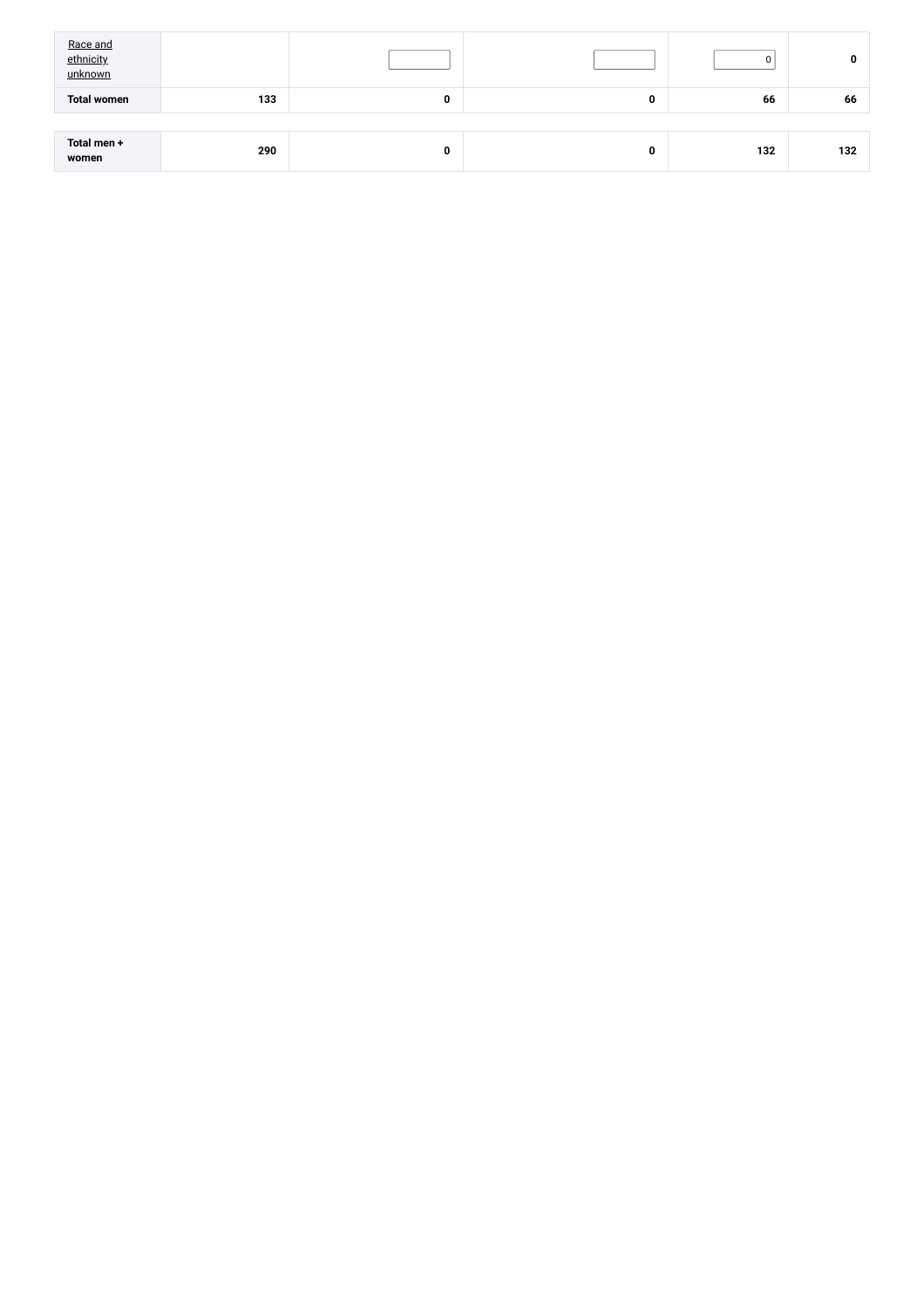# Section II - Bachelor's completers by length of time to degree

Those students in the bachelor's or equivalent [degree-seeking](javascript:openglossary(79)) subcohort who attained a [bachelor's](javascript:openglossary(77)) degree or equivalent within 150% of normal time to [completion](javascript:openglossary(421)), as reported on the previous screen, are listed in Column 18. In Column 19, report the number of these students who earned a bachelor's degree in 4 years. In Column 20, report the number of these students who earned a bachelor's degree in 5 years. Column 21 will be calculated for you.

- Report Hispanic/Latino individuals of any race as Hispanic/Latino
- Report race for non-Hispanic/Latino individuals only

#### **Subcohort of [full-time](javascript:openglossary(259)), [first-time](javascript:openglossary(241)) students seeking a bachelor's or equivalent degree**

#### **Men**

| Screen 2 of 4                                | Cohort year 2014                 |                                |                                              |                                      |                                                        |  |  |
|----------------------------------------------|----------------------------------|--------------------------------|----------------------------------------------|--------------------------------------|--------------------------------------------------------|--|--|
|                                              | Bachelor's or equivalent degree- | Completed<br>bachelor's degree |                                              | equivalent                           | Subcohort students who attained a bachelor's degree or |  |  |
|                                              | seeking subcohort                | or equivalent within<br>150%   | Completed the<br>program in<br>4 yrs or less | Completed the<br>program in<br>5 yrs | Completed the<br>program in<br>6 yrs                   |  |  |
|                                              | (Column 10)                      | (Column 18)                    | (Column 19)                                  | (Column 20)                          | (Column 21)                                            |  |  |
| Nonresident alien                            | 30                               | 12                             | 11                                           | $\mathbf{1}$                         | 0                                                      |  |  |
| Hispanic/Latino                              | 11                               | 5                              | $5\phantom{.0}$                              |                                      | $\mathbf 0$                                            |  |  |
| American Indian or Alaska<br><b>Native</b>   | $\pmb{0}$                        | $\pmb{0}$                      |                                              |                                      | $\mathbf 0$                                            |  |  |
| Asian                                        | $\mathbf 0$                      | $\mathbf 0$                    |                                              |                                      | $\mathbf 0$                                            |  |  |
| <b>Black or African American</b>             | 23                               | $\overline{5}$                 | 3                                            | $\overline{2}$                       | 0                                                      |  |  |
| Native Hawaiian or Other<br>Pacific Islander | $\pmb{0}$                        | $\pmb{0}$                      |                                              |                                      | $\mathbf 0$                                            |  |  |
| <b>White</b>                                 | 91                               | 44                             | 40                                           | $\overline{\mathbf{4}}$              | $\mathbf 0$                                            |  |  |
| Two or more races                            | $\overline{2}$                   | $\pmb{0}$                      |                                              |                                      | $\mathbf{0}$                                           |  |  |
| Race and ethnicity unknown                   | 0                                | $\pmb{0}$                      |                                              |                                      | 0                                                      |  |  |
| <b>Total men</b>                             | 157                              | 66                             | 59                                           | $\overline{7}$                       | 0                                                      |  |  |

| Screen 2 of 4                                | Cohort year 2014                 |                                |                                                                      |                                      |                                      |  |
|----------------------------------------------|----------------------------------|--------------------------------|----------------------------------------------------------------------|--------------------------------------|--------------------------------------|--|
|                                              | Bachelor's or equivalent degree- | Completed<br>bachelor's degree | Subcohort students who attained a bachelor's degree or<br>equivalent |                                      |                                      |  |
|                                              | seeking subcohort                | or equivalent within<br>150%   | Completed the<br>program in<br>4 yrs or less                         | Completed the<br>program in<br>5 yrs | Completed the<br>program in<br>6 yrs |  |
|                                              | (Column 10)                      | (Column 18)                    | (Column 19)                                                          | (Column 20)                          | (Column 21)                          |  |
| Nonresident alien                            | 0                                | $\pmb{0}$                      |                                                                      |                                      | 0                                    |  |
| Hispanic/Latino                              | 3                                | $\mathbf{1}$                   | 1                                                                    |                                      | 0                                    |  |
| American Indian or Alaska<br><b>Native</b>   | $\mathbf 0$                      | $\pmb{0}$                      |                                                                      |                                      | 0                                    |  |
| Asian                                        | 0                                | $\pmb{0}$                      |                                                                      |                                      | $\mathbf 0$                          |  |
| <b>Black or African American</b>             | 17                               | 6                              | 5                                                                    | $\mathbf{1}$                         | 0                                    |  |
| Native Hawaiian or Other<br>Pacific Islander | $\mathbf 0$                      | $\pmb{0}$                      |                                                                      |                                      | 0                                    |  |
| <b>White</b>                                 | 111                              | 58                             | 56                                                                   | $\mathbf 2$                          | 0                                    |  |
| Two or more races                            | $\overline{2}$                   | $\mathbf{1}$                   | $\mathbf{1}$                                                         |                                      | 0                                    |  |
| Race and ethnicity unknown                   |                                  | $\mathbf 0$                    |                                                                      |                                      | $\mathbf 0$                          |  |
| <b>Total women</b>                           | 133                              | 66                             | 63                                                                   | 3                                    | 0                                    |  |

| women<br>Tota<br>men | 290 | י ה<br>7 J Z | $\sim$<br>. | 10 |  |
|----------------------|-----|--------------|-------------|----|--|
|----------------------|-----|--------------|-------------|----|--|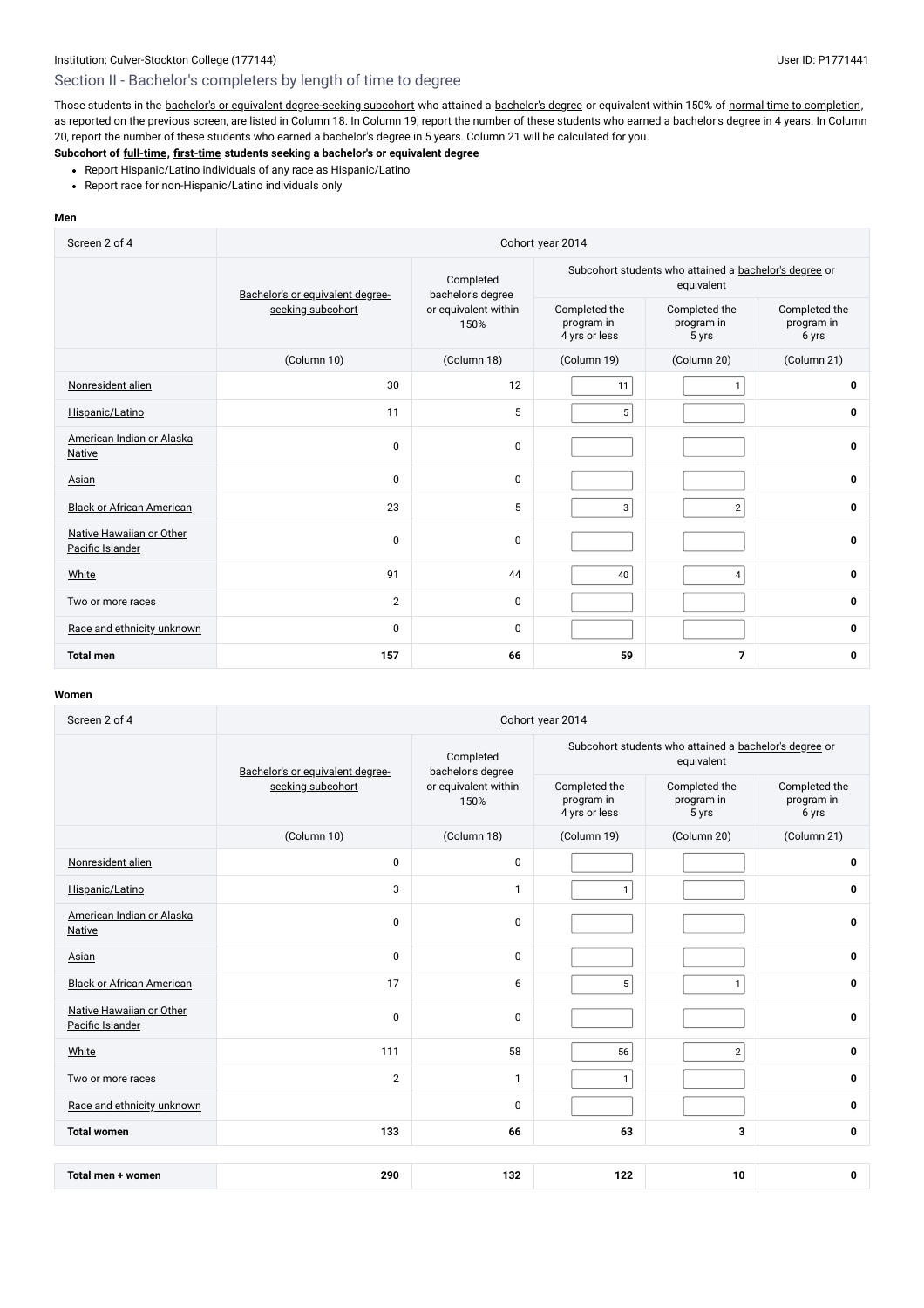#### Institution: Culver-Stockton College (177144) User ID: P1771441

## Section II - Bachelor's or equivalent degree-seeking subcohort - Transfers/exclusions

- . In the columns below, report the status of those students in the BACHELOR'S OR EQUIVALENT [DEGREE-SEEKING SUBCOHORT](javascript:openglossary(79)) listed in Column 10 who did not complete a program within 150% of normal time to [completion](javascript:openglossary(421)).
- Report [transfers-out](javascript:openglossary(657)) who did not complete a program in Column 30. If the mission of your institution includes providing substantial preparation for students to enroll in another eligible institution WITHOUT having completed a program, you must report transfer-out data in Column 30. A school is required to report only on those students that the school knows have transferred to another eligible institution. A school must document that the student actually transferred. If it is not part of your mission, you may report transfer-out data if you wish.
- Report eligible [exclusions](javascript:openglossary(207)) from the subcohort in Column 45. The ONLY allowable categories for this column are: Students who died or became permanently disabled Students who left school to serve in the armed forces (or have been called up to active duty) Students who left school to serve with a foreign aid service of the Federal Government Students who left school to serve on an official church mission
- Column 52 [No longer enrolled] will be calculated for you. This includes students who have dropped out as well as those who completed in greater than 150% of normal time.

• If you do not have any values to report in either Column 30, 45, or 51, you must enter at least one zero in a field on this screen to continue.

#### **Subcohort of [full-time](javascript:openglossary(259)), [first-time](javascript:openglossary(241)) students seeking a bachelor's or equivalent degree**

- Report Hispanic/Latino individuals of any race as Hispanic/Latino
- Report race for non-Hispanic/Latino individuals only

#### **Men**

| Screen 3 of 4                                | Cohort year 2014                                           |                                    |                                |                     |                |                       |  |  |  |
|----------------------------------------------|------------------------------------------------------------|------------------------------------|--------------------------------|---------------------|----------------|-----------------------|--|--|--|
|                                              | Bachelor's or<br>equivalent<br>degree-seeking<br>subcohort | Total<br>completers<br>within 150% | Total transfer-out<br>students | Total<br>exclusions | Still enrolled | No longer<br>enrolled |  |  |  |
|                                              | (Column 10)                                                | (Column 29)                        | (Column 30)                    | (Column 45)         | (Column 51)    | (Column 52)           |  |  |  |
| Nonresident alien                            | 30                                                         | 12                                 |                                | 0                   | $\mathbf{0}$   | 18                    |  |  |  |
| Hispanic/Latino                              | 11                                                         | 5                                  | 3                              |                     |                | 3                     |  |  |  |
| American Indian or Alaska Native             | $\mathbf 0$                                                | 0                                  |                                |                     |                | $\mathbf 0$           |  |  |  |
| <b>Asian</b>                                 | $\mathbf 0$                                                | $\pmb{0}$                          |                                |                     |                | $\mathbf 0$           |  |  |  |
| <b>Black or African American</b>             | 23                                                         | 5                                  | 11                             |                     |                | $\overline{7}$        |  |  |  |
| Native Hawaiian or Other Pacific<br>Islander | $\overline{0}$                                             | $\pmb{0}$                          |                                |                     |                | $\mathbf 0$           |  |  |  |
| <b>White</b>                                 | 91                                                         | 44                                 | 31                             |                     |                | 16                    |  |  |  |
| Two or more races                            | $\overline{2}$                                             | 0                                  | $\mathbf{2}$                   |                     |                | 0                     |  |  |  |
| Race and ethnicity unknown                   | 0                                                          | 0                                  |                                |                     |                | $\mathbf 0$           |  |  |  |
| <b>Total men</b>                             | 157                                                        | 66                                 | 47                             | 0                   | 0              | 44                    |  |  |  |

| Screen 3 of 4                                | Cohort year 2014                                           |                                    |                                |                     |                |                       |  |  |
|----------------------------------------------|------------------------------------------------------------|------------------------------------|--------------------------------|---------------------|----------------|-----------------------|--|--|
|                                              | Bachelor's or<br>equivalent<br>degree-seeking<br>subcohort | Total<br>completers<br>within 150% | Total transfer-out<br>students | Total<br>exclusions | Still enrolled | No longer<br>enrolled |  |  |
|                                              | (Column 10)                                                | (Column 29)                        | (Column 30)                    | (Column 45)         | (Column 51)    | (Column 52)           |  |  |
| Nonresident alien                            | 0                                                          | $\mathbf 0$                        |                                | $\mathsf{O}$        |                | $\mathbf 0$           |  |  |
| Hispanic/Latino                              | 3                                                          | $\mathbf{1}$                       | $\mathbf{1}$                   |                     |                | 1                     |  |  |
| American Indian or Alaska Native             | $\pmb{0}$                                                  | $\mathbf 0$                        |                                |                     |                | $\mathbf 0$           |  |  |
| <b>Asian</b>                                 | $\pmb{0}$                                                  | $\mathbf 0$                        |                                |                     |                | $\mathbf 0$           |  |  |
| <b>Black or African American</b>             | 17                                                         | 6                                  | $\overline{7}$                 |                     |                | 3                     |  |  |
| Native Hawaiian or Other Pacific<br>Islander | $\mathbf 0$                                                | $\pmb{0}$                          |                                |                     |                | $\mathbf 0$           |  |  |
| <b>White</b>                                 | 111                                                        | 58                                 | 39                             |                     |                | 14                    |  |  |
| Two or more races                            | $\overline{2}$                                             | 1                                  | $\mathbf{1}$                   |                     |                | $\mathbf 0$           |  |  |
| Race and ethnicity unknown                   |                                                            | $\mathbf 0$                        |                                |                     |                | $\mathbf 0$           |  |  |
| <b>Total women</b>                           | 133                                                        | 66                                 | 48                             | 0                   | $\mathbf 1$    | 18                    |  |  |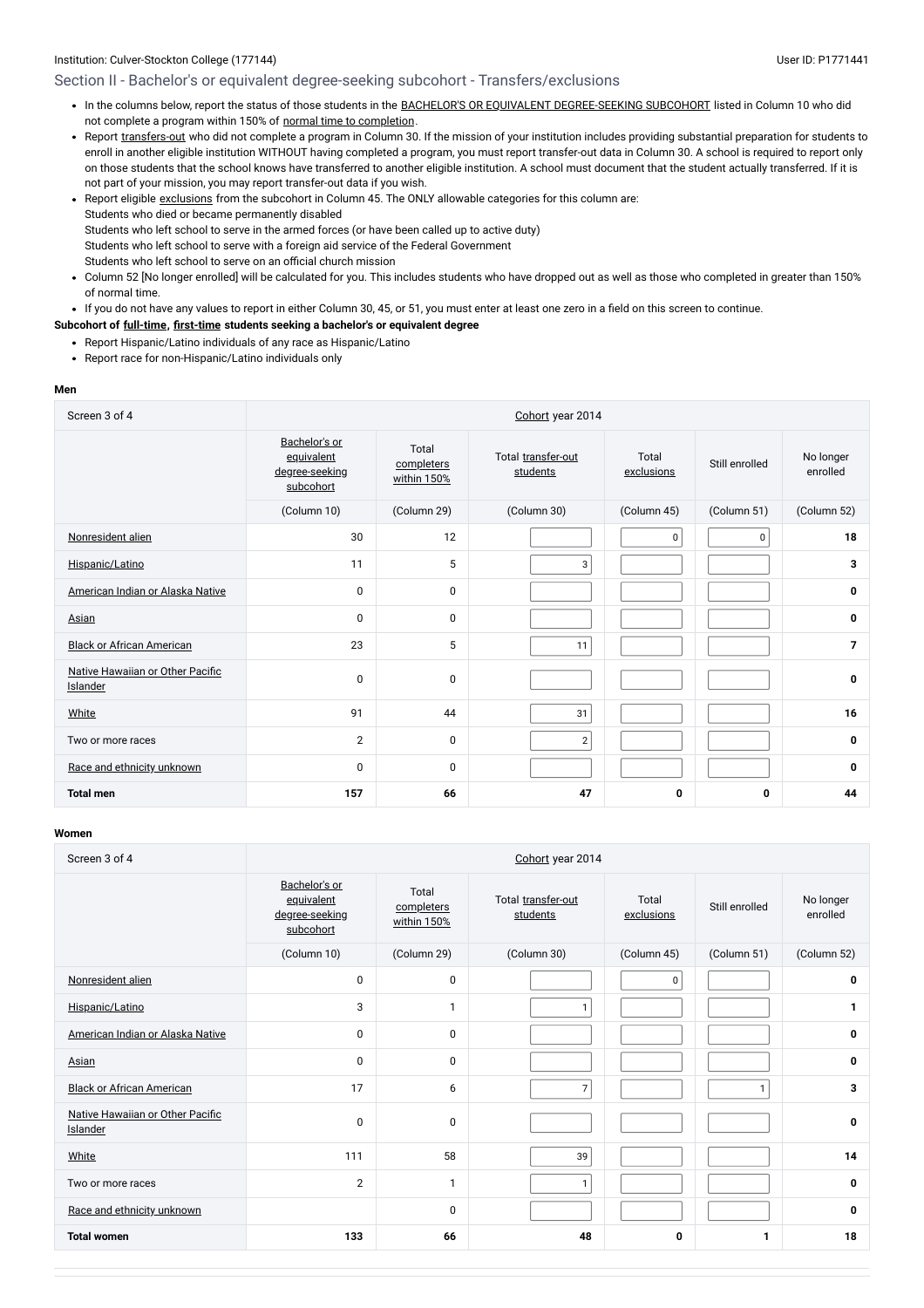| Total men<br>women | 290 | 100<br>. J. | 0 <sub>E</sub><br>. . | 0 | - -<br>OZ. |
|--------------------|-----|-------------|-----------------------|---|------------|
|                    |     |             |                       |   |            |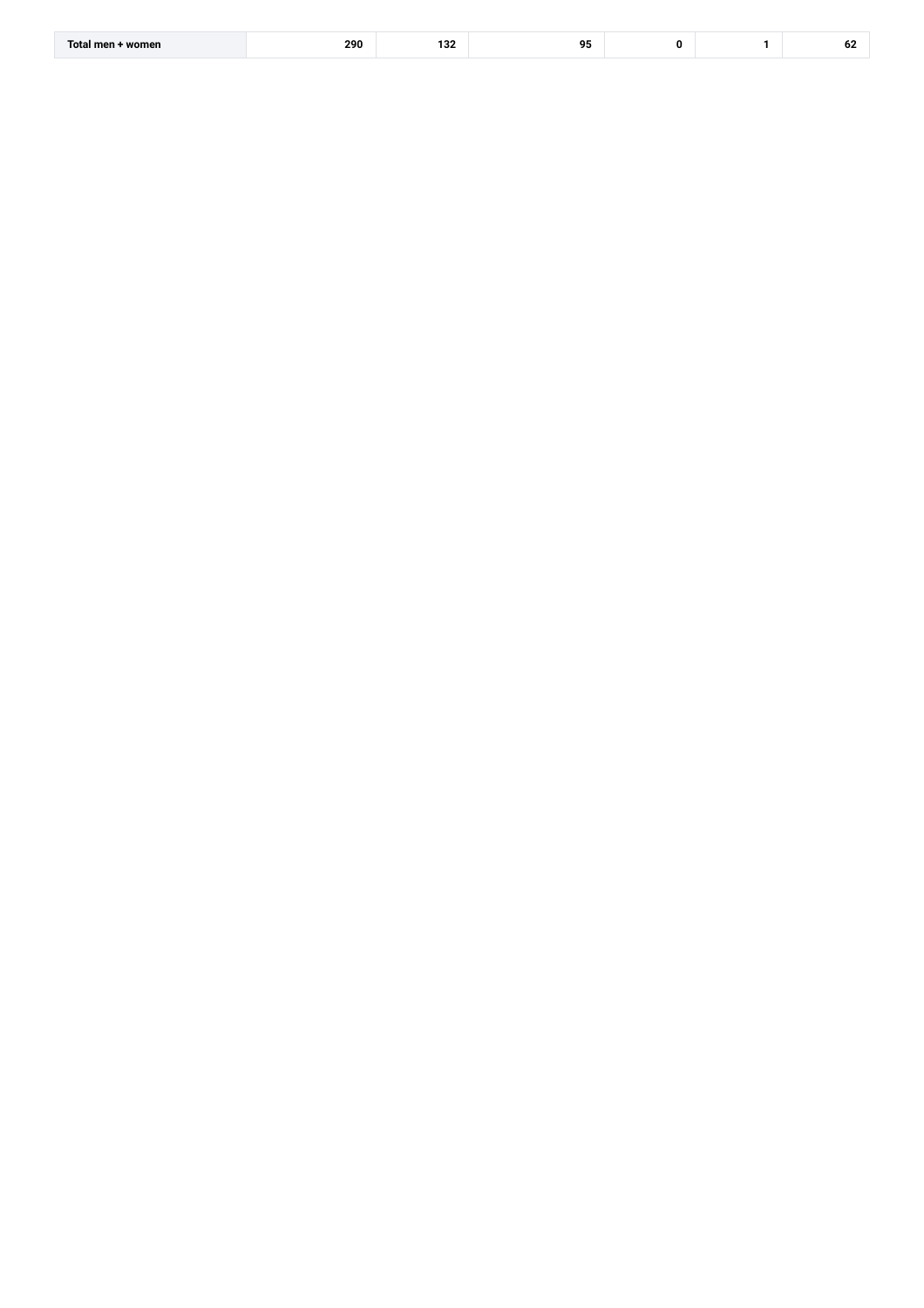### Institution: Culver-Stockton College (177144) Collective Collective Collective Collective Collective Collective Collective Collective Collective Collective Collective Collective Collective Collective Collective Collective

# Section II - Bachelor's or equivalent degree-seeking cohort - Pell recipients and a recipients of a subsidized Direct Loan who did not receive a Pell Grant

#### **For each subcohort, report the number of students in the cohort, total exclusions for the cohort, the number of students that completed a bachelor's or equivalent degree within 150% of normal time to completion, and the total completers within 150%.**

Recipients of a Pell Grant and Recipients of a Direct Subsidized Loan that did not receive a Pell Grant are **mutually exclusive**, that is, if a student is in one cohort, they cannot be in the other cohort.

- The total of these 2 subcohorts must be less than the Bachelor's or equivalent degree-seeking cohort

#### **Subcohort of [full-time](javascript:openglossary(259)), [first-time](javascript:openglossary(241)) students seeking a bachelor's or equivalent degree**

| Screen 4 of 4                                                                                      | Cohort year 2014                |                  |                                                                |                                 |  |  |
|----------------------------------------------------------------------------------------------------|---------------------------------|------------------|----------------------------------------------------------------|---------------------------------|--|--|
|                                                                                                    | Number of students<br>in cohort | Total exclusions | Completed<br>bachelor's degree<br>or equivalent<br>within 150% | Total completers<br>within 150% |  |  |
|                                                                                                    | (Column 10)                     | (Column 45)      | (Column 18)                                                    | (Column 29)                     |  |  |
| Bachelor's or equivalent degree-seeking cohort                                                     | 290                             | 0                | 132                                                            | 132                             |  |  |
| Recipients of a Pell Grant (within entering year)                                                  | 126                             | 0                | 57                                                             | 57                              |  |  |
| Recipients of a Direct Subsidized Loan (within entering year) that<br>did not receive a Pell Grant | 80                              |                  | 33                                                             | 33                              |  |  |
| Did not receive either a Pell Grant or Direct Subsidized Loan<br>(within entering year)            | 84                              | 0                | 42                                                             | 42                              |  |  |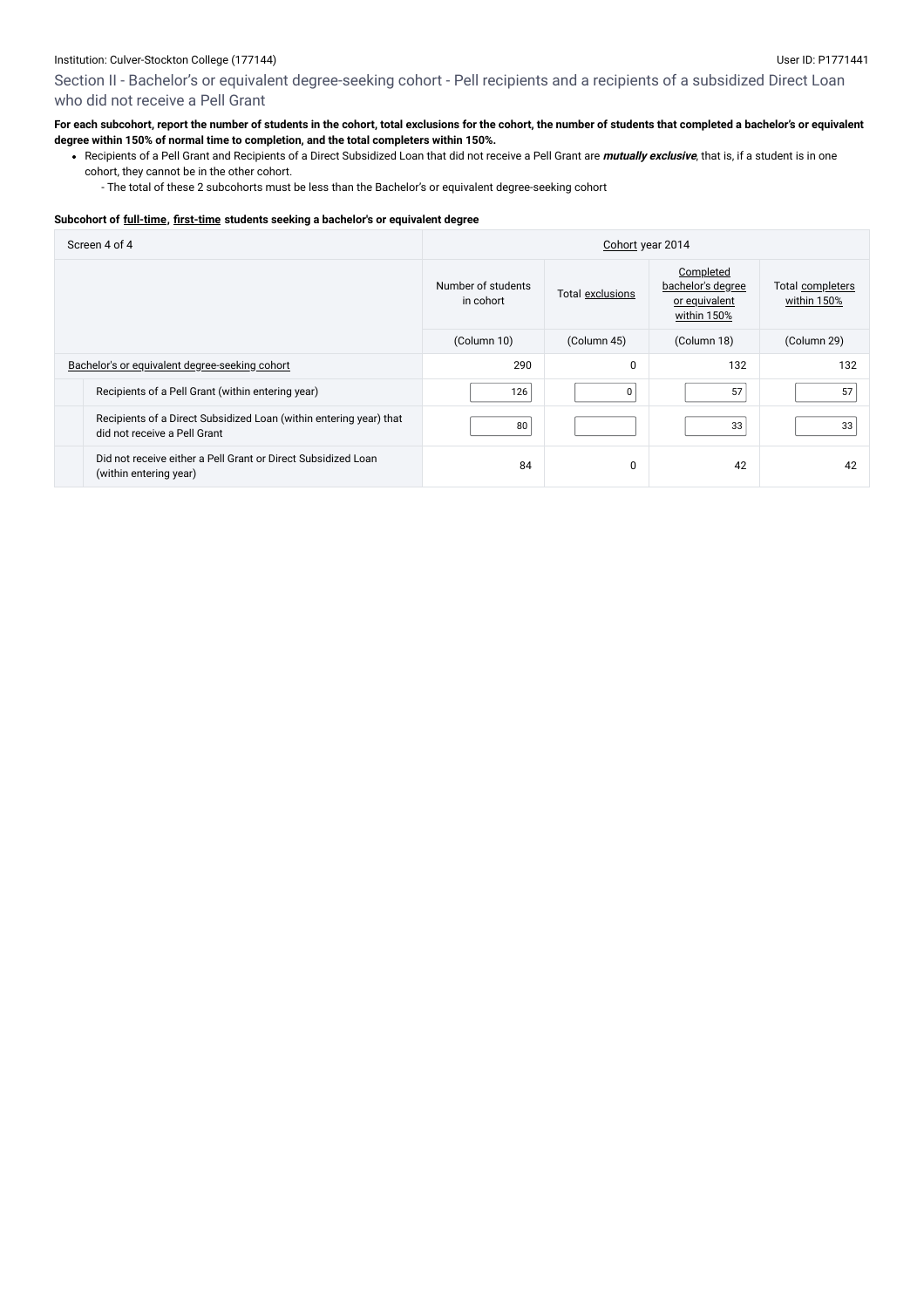## Institution: Culver-Stockton College (177144) Collection: Culver-Stockton College (1771441

### Graduation and transfer-out rates

#### **Calculation of graduation and transfer-out rates**

| Screen 1 of 2                                          | Cohort year 2014       |                   |  |
|--------------------------------------------------------|------------------------|-------------------|--|
|                                                        | <b>Graduation rate</b> | Transfer-out rate |  |
| Overall Rates (will be displayed on College Navigator) | 46                     | 33                |  |
| Men                                                    | 42                     | 30                |  |
| Women                                                  | 50                     | 36                |  |

#### **Graduation rates displayed below in bold italics will be displayed on College Navigator**

 $\bigcirc$ No  $\bigcirc$ You may use the box below to provide additional context for the data you have reported above. Context notes will be posted on the College Navigator website. Therefore, you should write all context notes using proper grammar (e.g., complete sentences with punctuation) and common language that can be easily

| Graduation rates for students pursuing bachelor's or equivalent degrees |                        |                        |                        |  |  |  |  |
|-------------------------------------------------------------------------|------------------------|------------------------|------------------------|--|--|--|--|
|                                                                         | 4 year graduation rate | 5 year graduation rate | 6 year graduation rate |  |  |  |  |
| Men                                                                     | 38                     | 42                     | 42                     |  |  |  |  |
| Women                                                                   | 47                     | 50                     | 50                     |  |  |  |  |
|                                                                         |                        |                        |                        |  |  |  |  |
| Total (men and women)                                                   | 42                     | 46                     | 46                     |  |  |  |  |
| Nonresident alien                                                       | 37                     | 40                     | 40                     |  |  |  |  |
| Hispanic/Latino                                                         | 43                     | 43                     | 43                     |  |  |  |  |
| American Indian or Alaska Native                                        |                        |                        |                        |  |  |  |  |
| <b>Asian</b>                                                            |                        |                        |                        |  |  |  |  |
| <b>Black or African American</b>                                        | 20                     | 28                     | 28                     |  |  |  |  |
| Native Hawaiian or Other Pacific Islander                               |                        |                        |                        |  |  |  |  |
| <b>White</b>                                                            | 48                     | 50                     | 50                     |  |  |  |  |
| Two or more races                                                       | 25                     | 25                     | 25                     |  |  |  |  |
| Race and ethnicity unknown                                              |                        |                        |                        |  |  |  |  |

#### **Do you wish to provide additional context notes?**

understood by students and parents (e.g., spell out acronyms).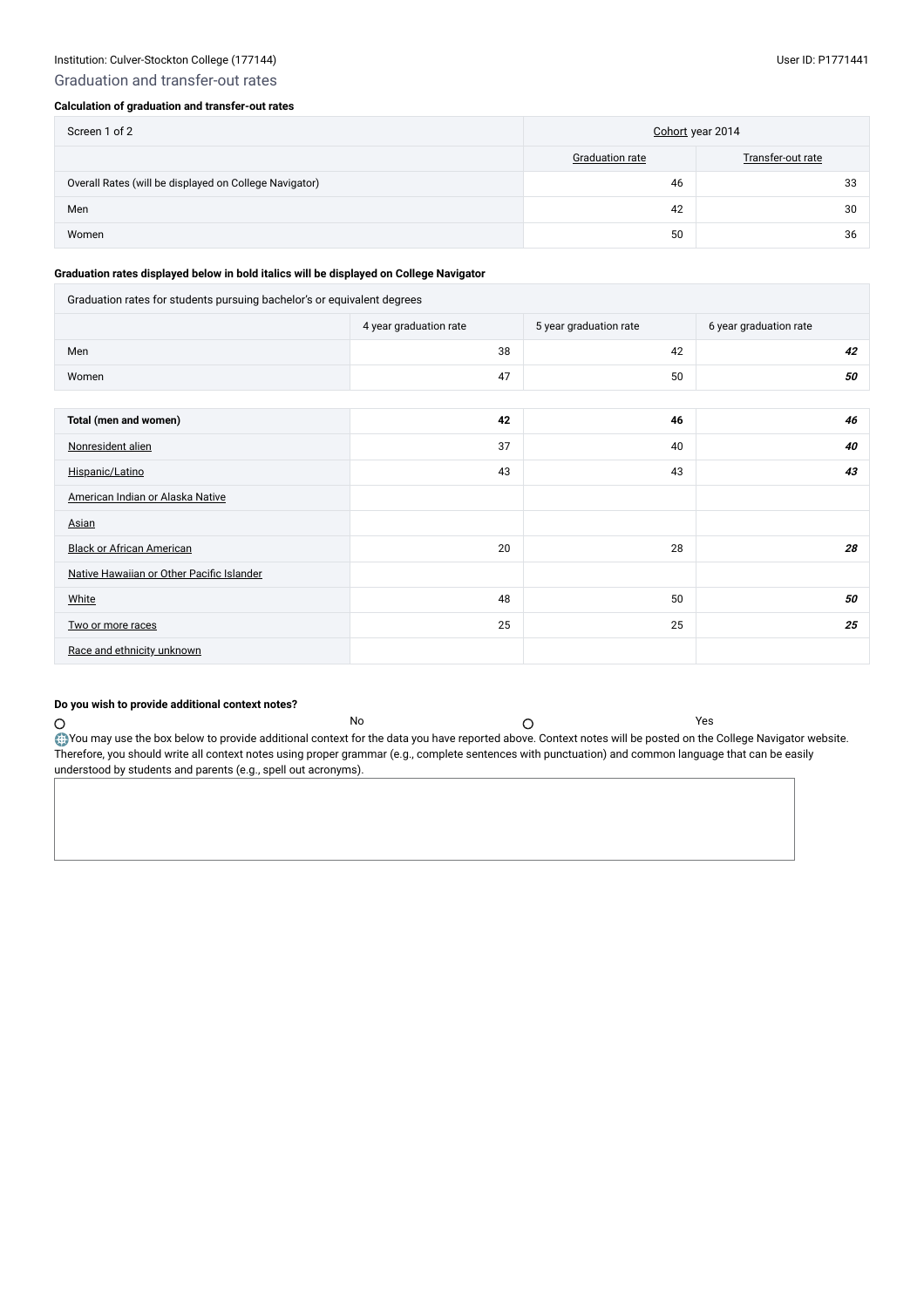### Institution: Culver-Stockton College (177144) Collective Collective Collective Collective Collective Collective Collective Collective Collective Collective Collective Collective Collective Collective Collective Collective

# 4-year average rates

# **4-year average rates**

Screen 2 of 2

#### **Men**

|                              | 2011 | 2012 | 2013 | 2014 | 4-year Total |
|------------------------------|------|------|------|------|--------------|
| <b>Adjusted cohort</b>       | 120  | 126  | 100  | 157  | 503          |
| Total completers within 150% | 55   | 50   | 47   | 66   | 218          |
| Total transfer-out students  |      | 37   | 24   | 47   | 108          |

#### **Women**

|                              | 2011 | 2012 | 2013 | 2014 | 4-year Total |
|------------------------------|------|------|------|------|--------------|
| Adjusted cohort              | 77   | 90   | 120  | 133  | 420          |
| Total completers within 150% | 39   | 58   | 67   | 66   | 230          |
| Total transfer-out students  |      | 15   | 29   | 48   | 92           |

# **Total (men and women)**

|                                                                                | 2011 | 2012 | 2013 | 2014 | 4-year Total |  |  |
|--------------------------------------------------------------------------------|------|------|------|------|--------------|--|--|
| Adjusted cohort                                                                | 197  | 216  | 220  | 290  | 923          |  |  |
| Total completers within 150%                                                   | 94   | 108  | 114  | 132  | 448          |  |  |
| Total transfer-out students                                                    | 0    | 52   | 53   | 95   | 200          |  |  |
|                                                                                |      |      |      |      |              |  |  |
| 4-year average Student Right-to-Know completion or graduation rate calculation |      |      |      |      | 49           |  |  |
| (Total Completers within 150% / Adjusted Cohort)                               |      |      |      |      |              |  |  |
|                                                                                |      |      |      |      |              |  |  |
| 4-year average Student Right-to-Know transfer-out rate calculation             | 22   |      |      |      |              |  |  |
| (Total Transfer-out Students / Adjusted Cohort)                                |      |      |      |      |              |  |  |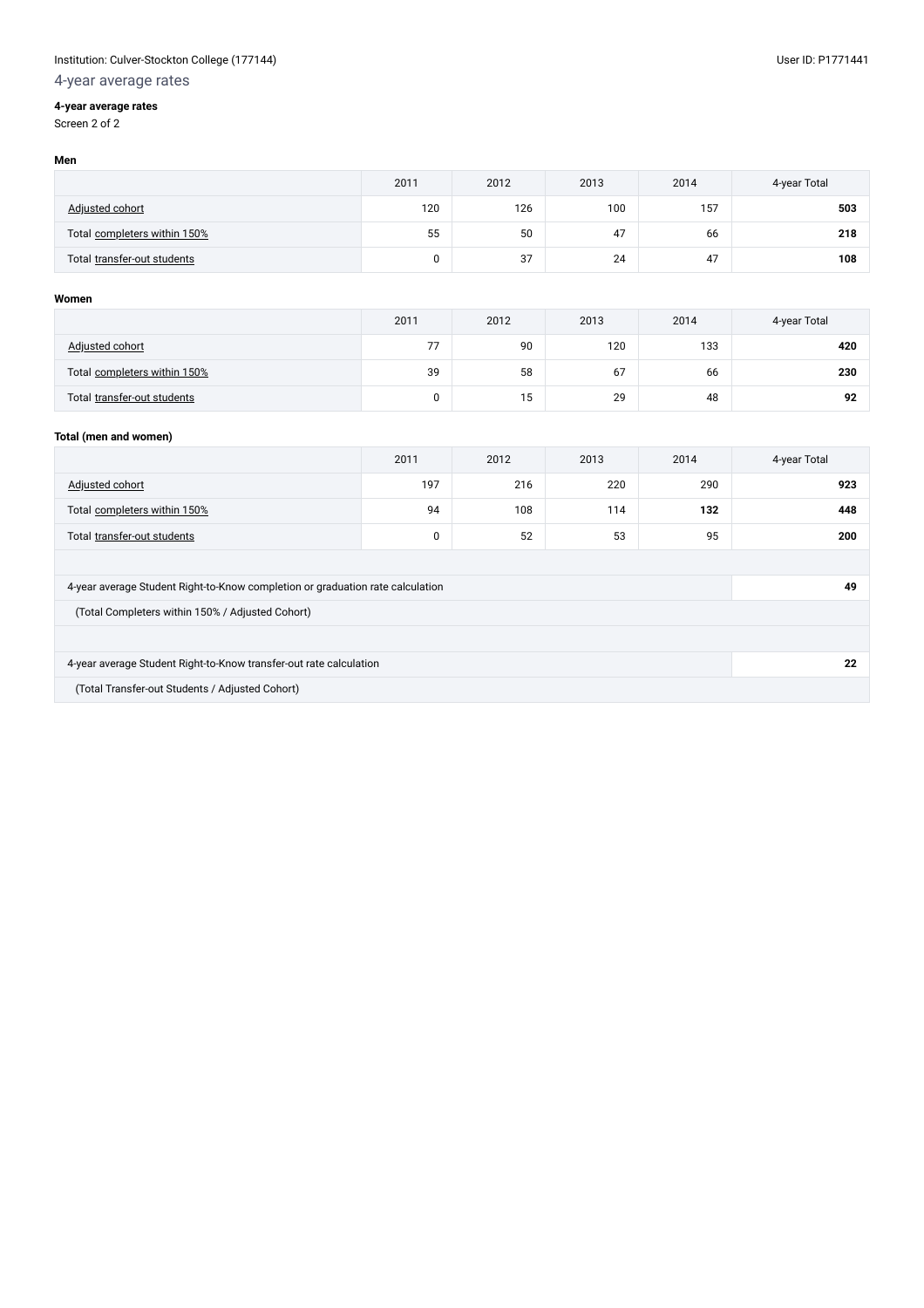#### Institution: Culver-Stockton College (177144) Contract to the User ID: P1771441

# Prepared by

#### **Prepared by**

Reporting Reminders:

- The name of the preparer is being collected so that we can follow up with the appropriate person in the event that there are questions concerning the data.
- The Keyholder will be copied on all email correspondence to other preparers.
- The time it took to prepare this component is being collected so that we can continue to improve our estimate of the reporting burden associated with IPEDS.
- Please include in your estimate the time it took for you to review instructions, query and search data sources, complete and review the component, and submit the data through the Data Collection System.
- Thank you for your assistance.

| This survey component was prepared by: |                        |   |                          |   |                   |  |  |
|----------------------------------------|------------------------|---|--------------------------|---|-------------------|--|--|
| $\bullet$                              | Keyholder              |   | <b>SFA Contact</b>       |   | <b>HR Contact</b> |  |  |
| $\bigcirc$                             | <b>Finance Contact</b> | O | Academic Library Contact | О | Other             |  |  |
| Name:                                  | Karla McReynolds       |   |                          |   |                   |  |  |
| Email:                                 | kmcreynolds@culver.edu |   |                          |   |                   |  |  |

| How many staff from your institution only were involved in the data collection and reporting process of this survey component? |                                      |  |  |  |  |  |
|--------------------------------------------------------------------------------------------------------------------------------|--------------------------------------|--|--|--|--|--|
| 2.00                                                                                                                           | Number of Staff (including yourself) |  |  |  |  |  |

How many hours did you and others from your institution only spend on each of the steps below when responding to this survey component? Exclude the hours spent collecting data for state and other reporting purposes.

| Staff member  | <b>Collecting Data Needed</b> | Revising Data to Match<br><b>IPEDS Requirements</b> | <b>Entering Data</b> | Revising and Locking Data |  |
|---------------|-------------------------------|-----------------------------------------------------|----------------------|---------------------------|--|
| Your office   | 10.00<br>hours                | 00،،<br>hours                                       | 0.00<br>hours        | hours                     |  |
| Other offices | 3.00<br>hours                 | hours                                               | hours                | hours                     |  |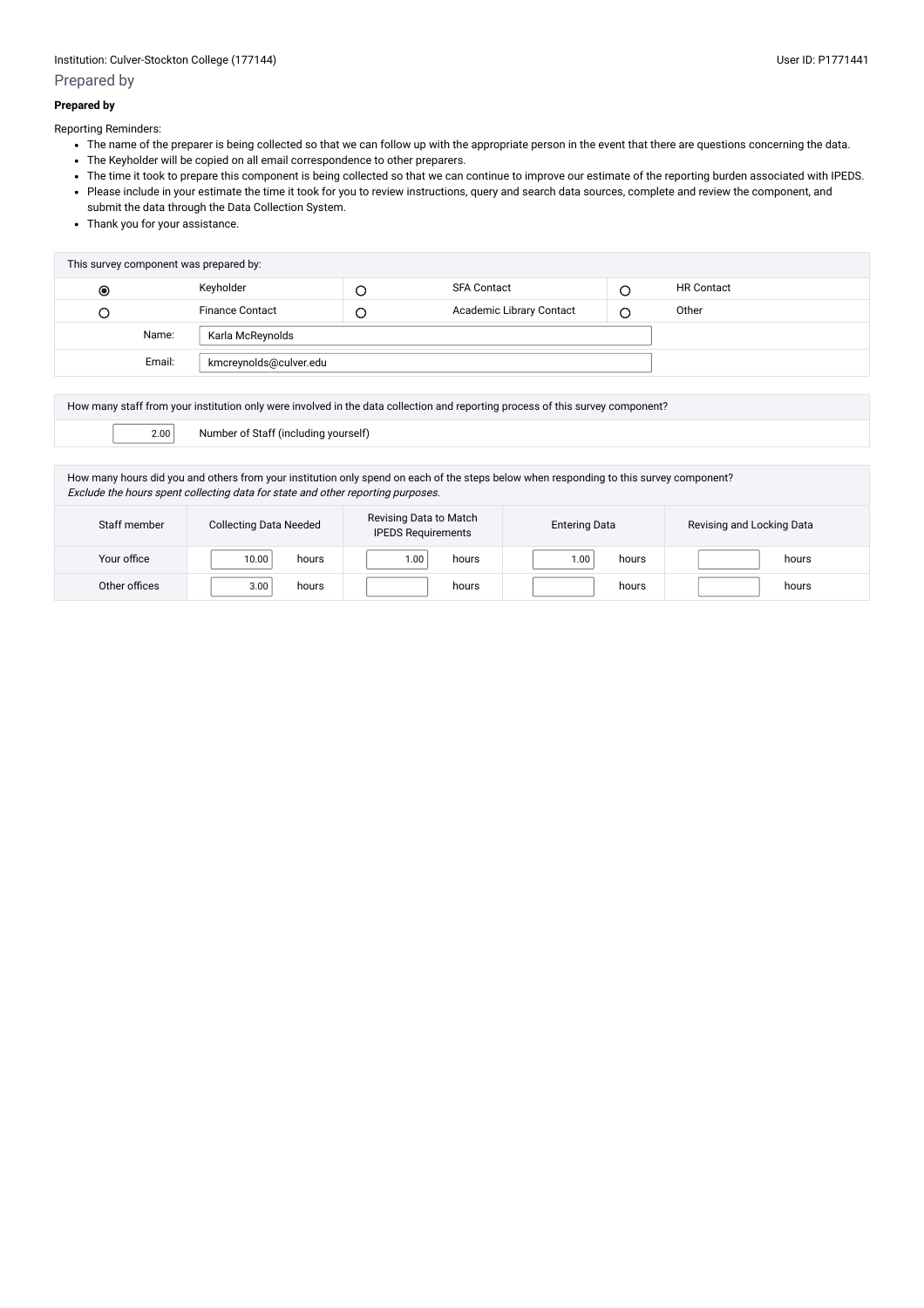#### Summary

#### **2020 IPEDS Graduation Rate Component Data Summary**

Please review your data for accuracy. If you have questions about the data displayed below after reviewing the data reported on the survey screens, please contact the IPEDS Help Desk at: 1-877-225-2568 or [ipedshelp@rti.org](mailto:ipedshelp@rti.org).

IPEDS collects important information regarding your institution. All data reported in IPEDS survey components become available in the IPEDS Data Center and appear as aggregated data in various Department of Education reports. Additionally, some of the reported data appears specifically for your institution through the College Navigator website and is included in your institution's Data Feedback Report (DFR). The purpose of this summary is to provide you an opportunity to view some of the data that, when accepted through the IPEDS quality control process, will appear on the College Navigator website and/or your DFR. College Navigator is updated approximately three months after the data collection period closes and Data Feedback Reports will be available through the Data [Center](https://nces.ed.gov/ipeds/use-the-data) and sent to your institution's CEO in November 2020.

| <b>Overall Graduation Rate</b>                        |      |  |  |  |
|-------------------------------------------------------|------|--|--|--|
| <b>Graduation Rate</b>                                | 46%  |  |  |  |
| Total number of students in the Adjusted Cohort       | 290. |  |  |  |
| Total number of completers within 150% of normal time | 132  |  |  |  |

| <b>Overall Transfer-out Rate</b>                         |      |  |  |  |
|----------------------------------------------------------|------|--|--|--|
| Transfer-out Rate                                        | 33%  |  |  |  |
| Total number of students in the Adjusted Cohort          | 290. |  |  |  |
| Total number of transfers-out within 150% of normal time | 95   |  |  |  |

| <b>Graduation Rate for students pursuing Bachelor's Degrees</b>            |      |  |  |  |
|----------------------------------------------------------------------------|------|--|--|--|
| <b>Graduation Rate for Bachelor's Cohort</b>                               | 46%  |  |  |  |
| Total number of students in the Adjusted Cohort                            | 290. |  |  |  |
| Total number of bachelor's degree completers within 150% of<br>normal time | 132. |  |  |  |